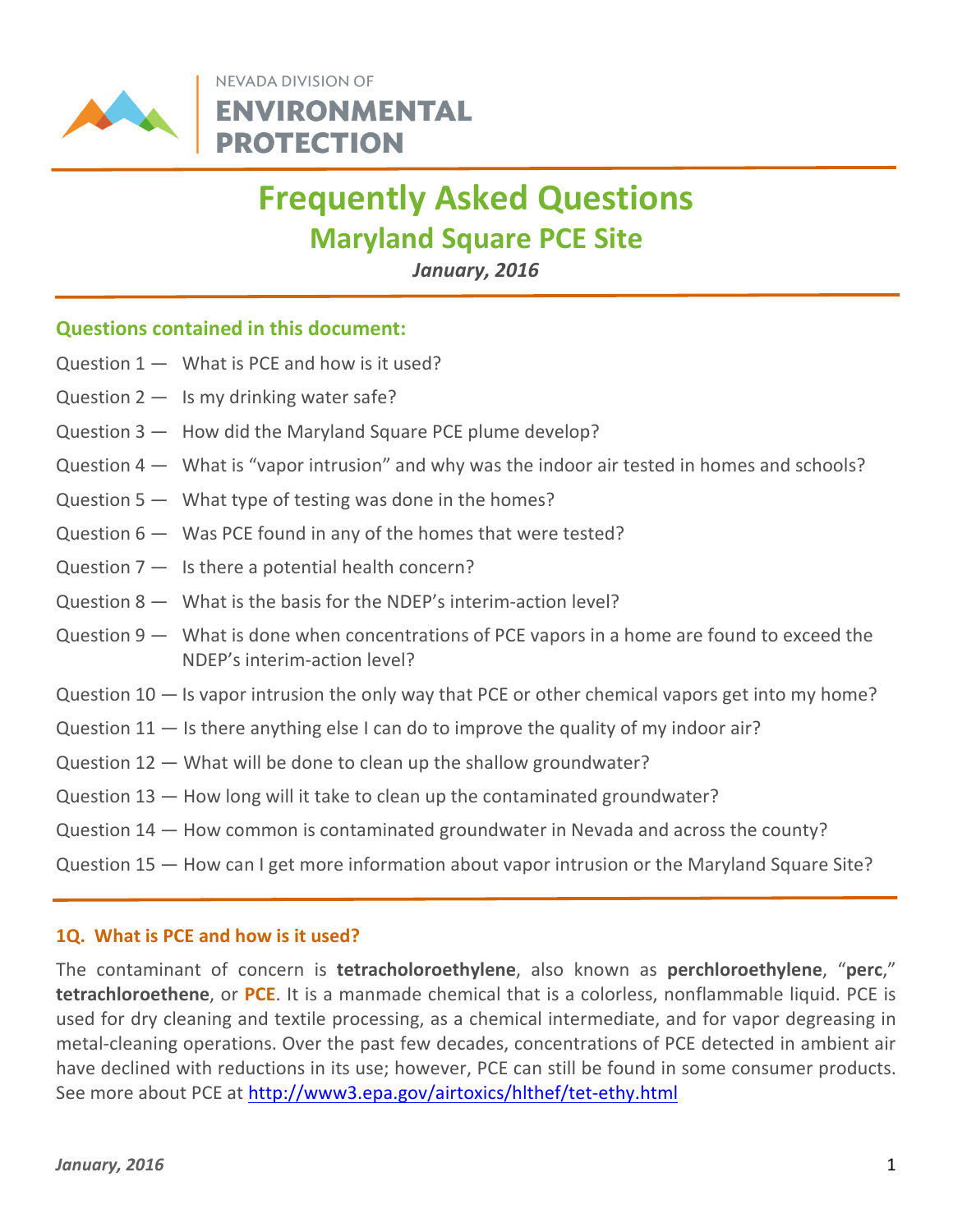#### 2Q. Is my drinking water safe?

Yes, if you are on the municipal water system, your drinking water is safe. City drinking water is provided by the Las Vegas Valley Water District (LVVWD), which does not use shallow groundwater for its water supply. In addition, the LVVWD tests drinking water to ensure that federal drinking water standards are met. The U.S. Environmental Protection Agency (EPA) drinking water standard for PCE is 5 parts per billion (ppb). The downgradient extent of the Maryland Square PCE plume has been delineated to this 5 ppb standard. See http://ndep.nv.gov/pce/graphic/2012 Plume Map.jpg

## 3Q. How did the Maryland Square PCE plume develop?

The Maryland Square PCE plume originates at the site of the former Al Phillips the Cleaner, which was located at 3661 S. Maryland Parkway in Las Vegas. The dry cleaner operated from 1969 to 2000. Spills and discharges of PCE at the dry cleaners resulted in soil contamination at the site. Information collected during site investigations indicated that PCE migrated through site soil and into the shallow groundwater, where it began moving east with the flow of groundwater. The cigar-shaped area of contaminated groundwater (known as a "plume") is now more than 400 feet wide and 6,000 feet long. The plume extends eastward from the former dry cleaners, beneath commercial and residential properties, and beneath a golf course and terminates about 1,000 feet east of Eastern Avenue. Shallow groundwater is 10 to 25 feet below ground surface across the area of the plume.

## 4Q. What is "vapor intrusion" and why was indoor air tested in homes and schools?

The migration of contaminant vapors from groundwater and up into overlying buildings is a transport process called "vapor intrusion." PCE belongs to a group of chemicals known as "volatile organic compounds" (VOCs). As the PCE volatilizes (evaporates) from groundwater, the vapors fill pore spaces in the subsurface soil. PCE vapors in the soils can then migrate upward and into buildings that overlie the plume. However, the presence of contaminated groundwater does not always result in vapor intrusion. A layer of clean water overlying the contaminated groundwater, impermeable soils, or a vapor barrier may prevent contaminant vapors from entering a building, so PCE sites are individually evaluated by the NDEP.

Initial steps in assessing whether vapor intrusion may be occurring at a site include collection of soil gas samples and use of vapor-transport models, such as the EPA version of the Johnson-Ettinger model. Indoor air samples may then be collected to confirm model predictions. The NDEP followed these steps to evaluate the potential for vapor intrusion at the Maryland Square PCE Site.

Soil gas sampling in the east parking lot of the Boulevard Mall and along Spencer Street in April 2007 confirmed the presence of PCE in soil gas. Modeling of soil gas and groundwater data by the NDEP suggested that vapor intrusion may be occurring in homes located above the plume. Therefore, as a precautionary health-protective measure, the NDEP initiated a comprehensive outreach program to visit with the owners/occupants of each home, explain the situation to them, and recommend and conduct voluntary testing to determine if PCE vapors were present in their home.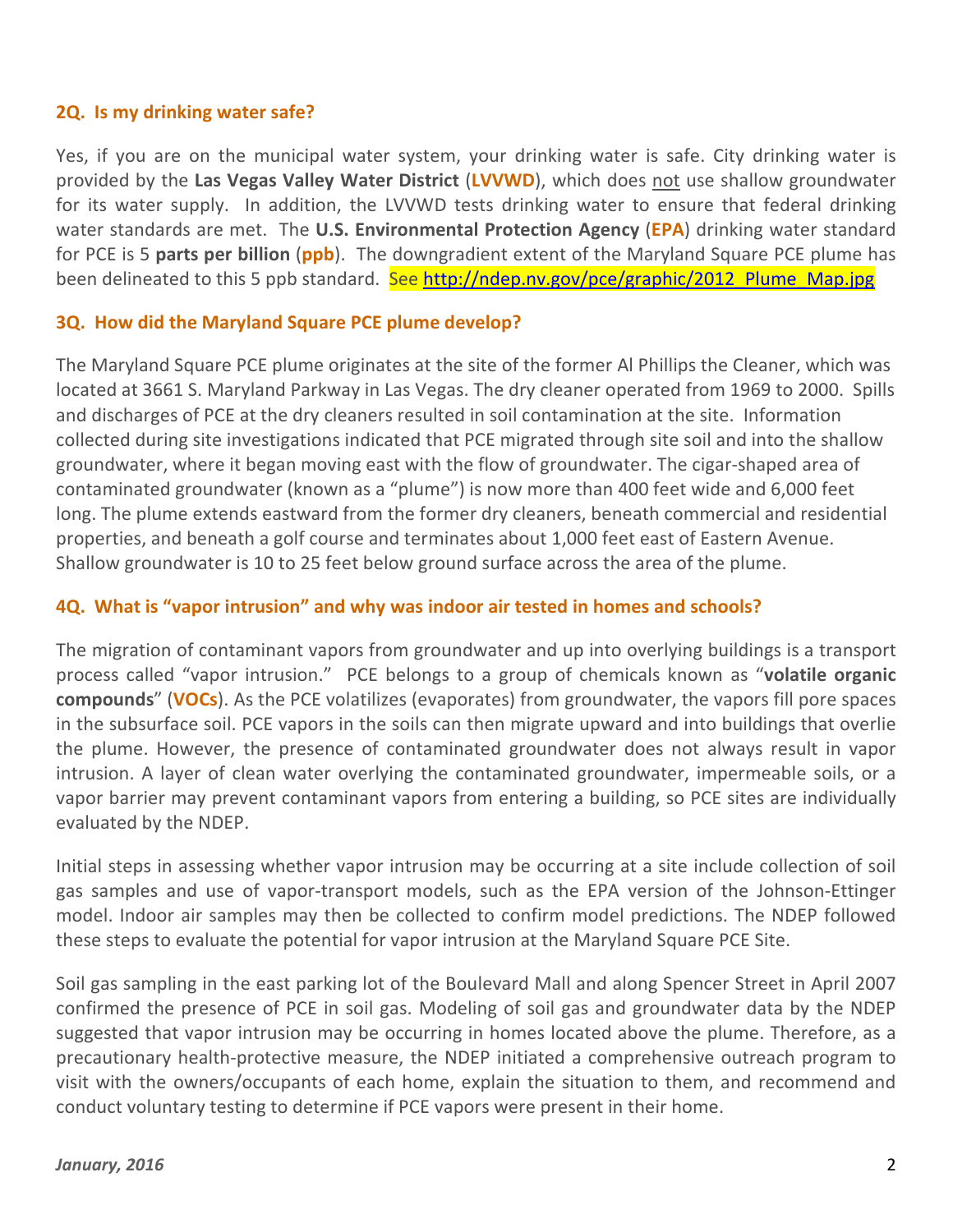#### 5Q. What type of testing is being performed in the homes?

The NDEP established a program of sampling of indoor air using air sampling devices known as "summa canisters." Canisters are placed in homes for a period of approximately 24 hours. These sampling devices slowly collect air from the living area of the home. Canisters are then sent to an analytical laboratory for chemical analysis, and the results are reviewed by the NDEP to evaluate whether PCE vapors have entered the home at levels warranting mitigation measures.

The sampling and analysis are performed at no cost to homeowners. All test results are kept as confidential as possible, with respect to the address of the home. Indoor air data have been released only to individual homeowners or their representatives. All testing is voluntary and is conducted only with the permission of the homeowner. A total of 97 homes and two schools were tested in 2007- 2008. Additional testing of indoor air was conducted in a number of homes in 2012, 2013, and 2015.

#### 6Q. Was PCE found in any of the homes or schools that were tested?

Yes, PCE was detected in some homes; however, PCE was not detected in either of two schools tested. Some homes in which PCE was detected, contained PCE at concentrations less than the NDEP's interim-action level of 32 micrograms per cubic meter  $(\mu g/m3)$ , and some of these homes contained PCE at concentrations that exceeded this level. If the concentration of PCE in the indoor-air sample exceeds the NDEP's interim-action level, homeowners are offered a home mitigation system, known as a "sub-slab depressurization (SSD) system."

#### 7Q. Is there a potential health concern?

Some of the homes tested had concentrations of PCE that exceeded the NDEP's interim-action level, but none of the homes contained PCE at concentrations that pose an immediate health concern. The highest concentrations measured in area homes are lower than concentrations that produce immediate health effects. People exposed to extremely high levels of PCE may experience dizziness, fatigue, headaches, confusion, nausea, and skin, lung, and eye and mucous membrane irritation. PCE exposure in extremely high levels can also harm developing fetuses.

The NDEP initiated the testing of the indoor air in neighborhood homes as a precautionary measure to (1) let owners know whether the concentration of PCE in their indoor air exceeded the NDEP's interim-action level, and (2) to determine if any homes needed a mitigation system until the groundwater is sufficiently cleaned up. (See more at: http://www.atsdr.cdc.gov/toxprofiles/tp18.pdf)

#### 8Q. What is the basis for the NDEP's interim-action level?

The NDEP's selection of an interim-action level was established in 2007 using the abatement authority under state statutes. Nevada's interim-action level of 32  $\mu$ g/m<sup>3</sup> was based on data from the EPA, and is slightly lower than the interim-action level used by the EPA (41  $\mu$ g/m<sup>3</sup>) to determine which homes were offered mitigation systems at the Billings, Montana PCE site in 2007-2009. (See the EPA's Action Memorandum for the Billings PCE Site: http://ndep.nv.gov/pce/doc/epa\_billings\_am\_2007.pdf )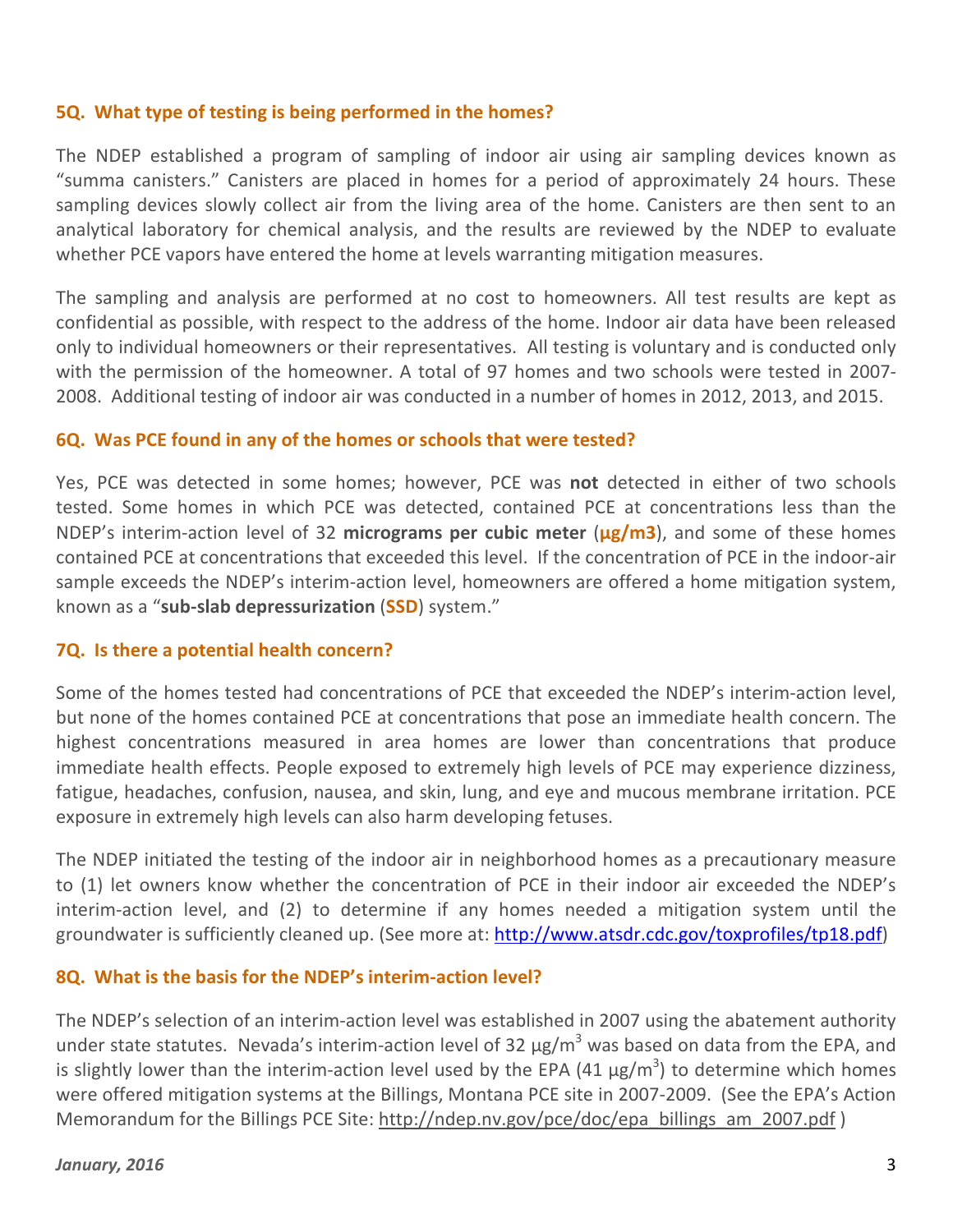The effects of PCE on human health depend upon the duration and frequency of the exposure, in addition to the concentration. Based on testing of lab animals, PCE is believed to be a "possible to probable" carcinogen. To evaluate carcinogenic effects, the U.S. EPA evaluates long-term exposures based on continuous (24 hours per day) exposure for 30 years or more. Based on the U.S. EPA's analysis, along with a review of state and federal guidance, policy, and case files, in early 2007, the NDEP adopted an interim-action level of 32  $\mu$ g/m<sup>3</sup> for residential indoor air.

In December 2012, the EPA issued an updated toxicity evaluation of PCE. This update reported that PCE was less carcinogenic than previously thought. The 1-in-10,000 excess cancer risk was modified from 0.41  $\mu$ g/m $^3$  to 9.4  $\mu$ g/m $^3$ , then to 11  $\mu$ g/m $^3$  by November 2015. However, the non-cancer risk level was reduced from 276  $\mu$ g/m<sup>3</sup> to 42  $\mu$ g/m<sup>3</sup> based mainly on effects to the nervous system. The NDEP elected to maintain 32  $\mu$ g/m<sup>3</sup> as the interim-action level to ensure protectiveness of human health with respect to carcinogenic risk and neurological effects. The interim-action level of 32  $\mu$ g/m<sup>3</sup> equates to approximately three excess cancers per one-million people.

# 9Q. What is done when concentrations of PCE vapors in a home are found to exceed the NDEP's interim-action level?

In homes where the concentration of PCE in indoor air exceeds the interim-action level, NDEP offers to install a mitigation system in these homes to reduce the amount of PCE entering the home. The technology is the one most commonly used at vapor intrusion sites, and is adapted from techniques developed with EPA in the 1980s to prevent naturally occurring radon gas from entering homes.

Sometimes called a "radon mitigation system" or "SSD system," the technology involves sealing off noticeable cracks in the floors and around piping, and installing a venting pipe beneath the foundation that is connected to a fan. The fan creates a vacuum beneath the foundation that controls and reduces the amount of soil gas entering the home by pulling and venting the vapors to the outdoor air, where concentrations are quickly dispersed to low levels.

The NDEP installs these systems with the consent of the homeowner. After the SSD systems are installed, samples of indoor air are collected and analyzed. The post-installation testing is used to identify those homes where system modifications may be needed to reduce PCE levels in indoor air to less than the NDEP's interim-action level. The NDEP again collects samples of indoor air after system testing and modification are completed. Thus far, the modified SSD systems have succeeded in reducing the concentration of PCE to less than the interim-action level in all homes with systems.

The NDEP installs the SSD systems at no cost to the homeowners. All installation costs are paid for by the responsible party, along with cleanup of PCE in source area soils and offsite groundwater. The long-term goal for the Site is cleanup of PCE-contaminated groundwater to a level that is protective of human health for all residents in the area, based on exposure via inhalation of indoor air.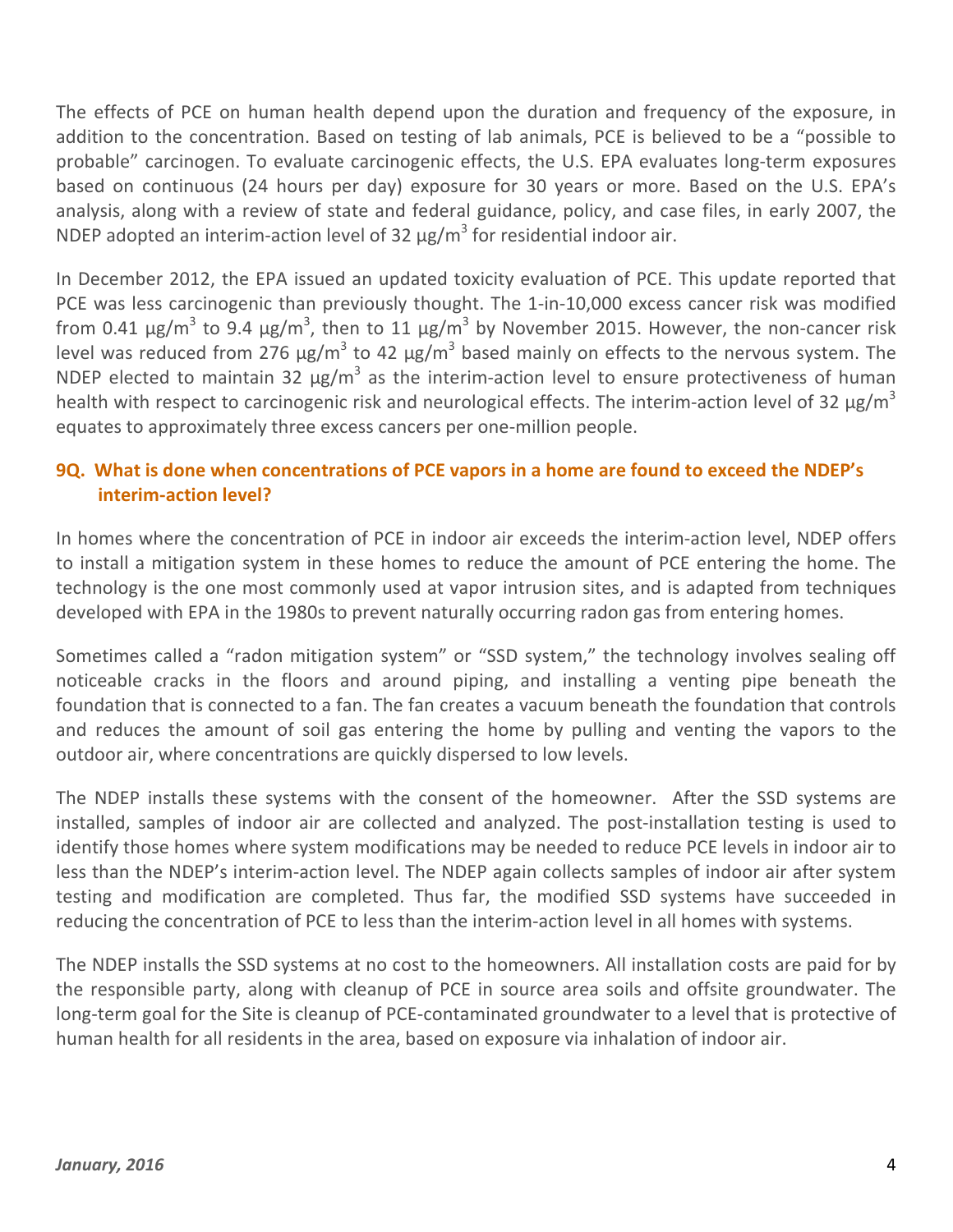## 10Q. Is vapor intrusion the only way that PCE or other chemical vapors can get into my home?

No. There are always background levels of chemical vapors in our homes from consumer products we store in our home and activities such as remodeling, hobbies, and bringing home dry-cleaned garments. Many of these chemicals are VOCs such as PCE.

Background air quality in our homes varies depending on the consumer products we use, hobbies that we enjoy, where we store our household chemicals, and whether our home has an attached garage, among other factors (see http://www.epa.gov/iaq/).

The EPA has collected and analyzed information on PCE levels in indoor and outdoor air, see: http://www.epa.gov/oswer/vaporintrusion/documents/oswer-vapor-intrusion-background-Report-062411.pdf Data compiled for air samples collected inside (and outside of) buildings that were not near known sources of PCE and other chemicals showed that many homes contain "background levels" of PCE.

More recent data suggest a background level of 1 to 5  $\mu$ g/m<sup>3</sup> for PCE in indoor air (MA DEP, 2008). EPA (2011) shows a range of 4.1 to 9.5  $\mu$ g/m<sup>3</sup> for the 95<sup>th</sup> percentile, which is typically used as the upper end of background. Also see: http://www.epa.gov/oswer/vaporintrusion/

The New York State Department of Health notes that "Building materials and furnishings, such as new carpets or furniture, slowly release VOCs over time. It may be necessary to ventilate areas with new carpeting or furniture for longer time periods because VOC levels can build up again after the windows are closed." See: http://www.health.state.ny.us/environmental/indoors/voc.htm

#### 11Q. Is there anything else I can do to improve the quality of my indoor air?

Household products and other factors, such as mold growth, carbon monoxide, and radon, can degrade the quality of air in your home. Things you can do to improve the quality of indoor air in your home include the following:

- Be aware of household products that contain VOCs. Do not buy more chemicals than you need at a time
- Store unused chemicals in tightly-sealed containers in a well-ventilated location, preferably away from the living space in your home
- Keep your home properly ventilated. Keeping it too air-tight may promote build up of chemicals in the air, as well as mold growth due to the buildup of moisture
- Make sure your heating system, hot water, dryer and fireplaces are properly vented and in good condition. Have your furnace or boiler checked annually by a professional
- Allow dry-cleaned garments to "air out" outside of the home before storing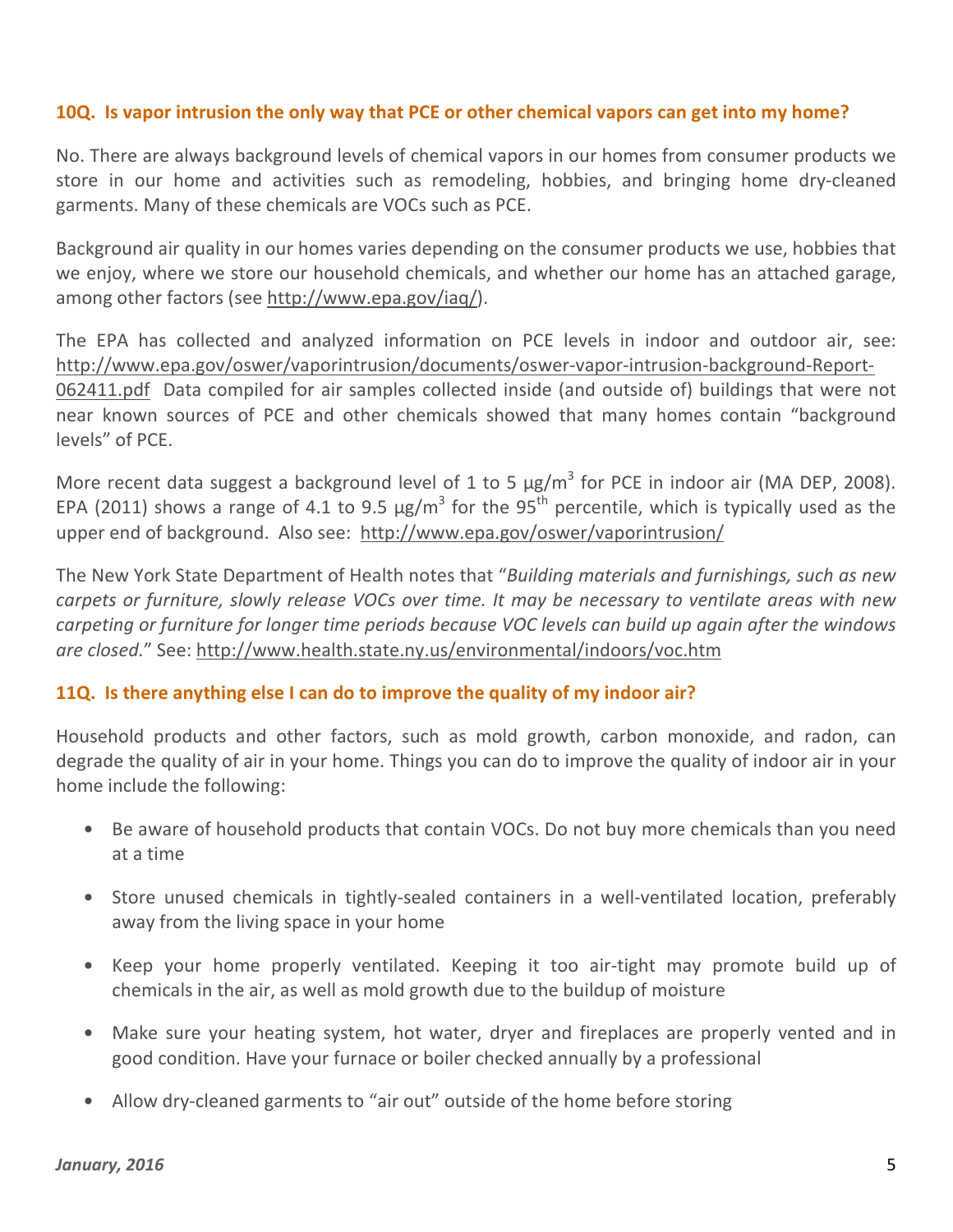- Use cloth shower curtains rather than vinyl shower curtains
- Install carbon monoxide detectors in your home; take immediate actions to reduce carbon monoxide levels if needed
- Have your home checked for radon http://www.epa.gov/radon/states/nevada.html

# 12Q. What will be done to clean up the shallow groundwater?

Effective cleanup of PCE-contaminated groundwater is a complex technical problem. Not all remedial technologies are appropriate for all sites, due to geochemical, hydrological, geological and engineering issues at each site.

At some sites, natural groundwater conditions contribute to the breakdown or "degradation" of PCE into less toxic compounds. However, the geochemistry of the shallow groundwater in Las Vegas does not promote the natural breakdown of PCE.

Review of remedies for cleanup of the PCE plume in groundwater considers the following criteria:

- 1. The potential for successful application (i.e., attainment of interim cleanup goals for PCE in groundwater), based on hydrogeological, geochemical and engineering factors
- 2. The remedy's ability to control, reduce or eliminate the groundwater-to-vapor intrusion pathway in a reasonable time frame
- 3. The remedy's ability to remove contaminant mass under controlled conditions.
- 4. Public health and safety concerns associated with implementing the remedy in or near a residential area.
- 5. Public perception and acceptance issues.
- 6. Relative cost.

Remedial technologies that were not screened out during the preliminary evaluation for the Maryland Square PCE Site were evaluated in greater detail as part of an engineering evaluation. The detailed evaluation of cleanup technologies was summarized in the **Proposed Plan for Cleanup of** Groundwater, which was published October 15, 2014. A public meeting was held on November 19, 2014 to present the Proposed Plan and public comments were solicited during the meeting and throughout the 90-day comment period (October 15, 2014 to January 13, 2015).

The preferred remedy was documented in the **Record of Decision (ROD)**, which was published March 31, 2015 and which addressed all public comments.